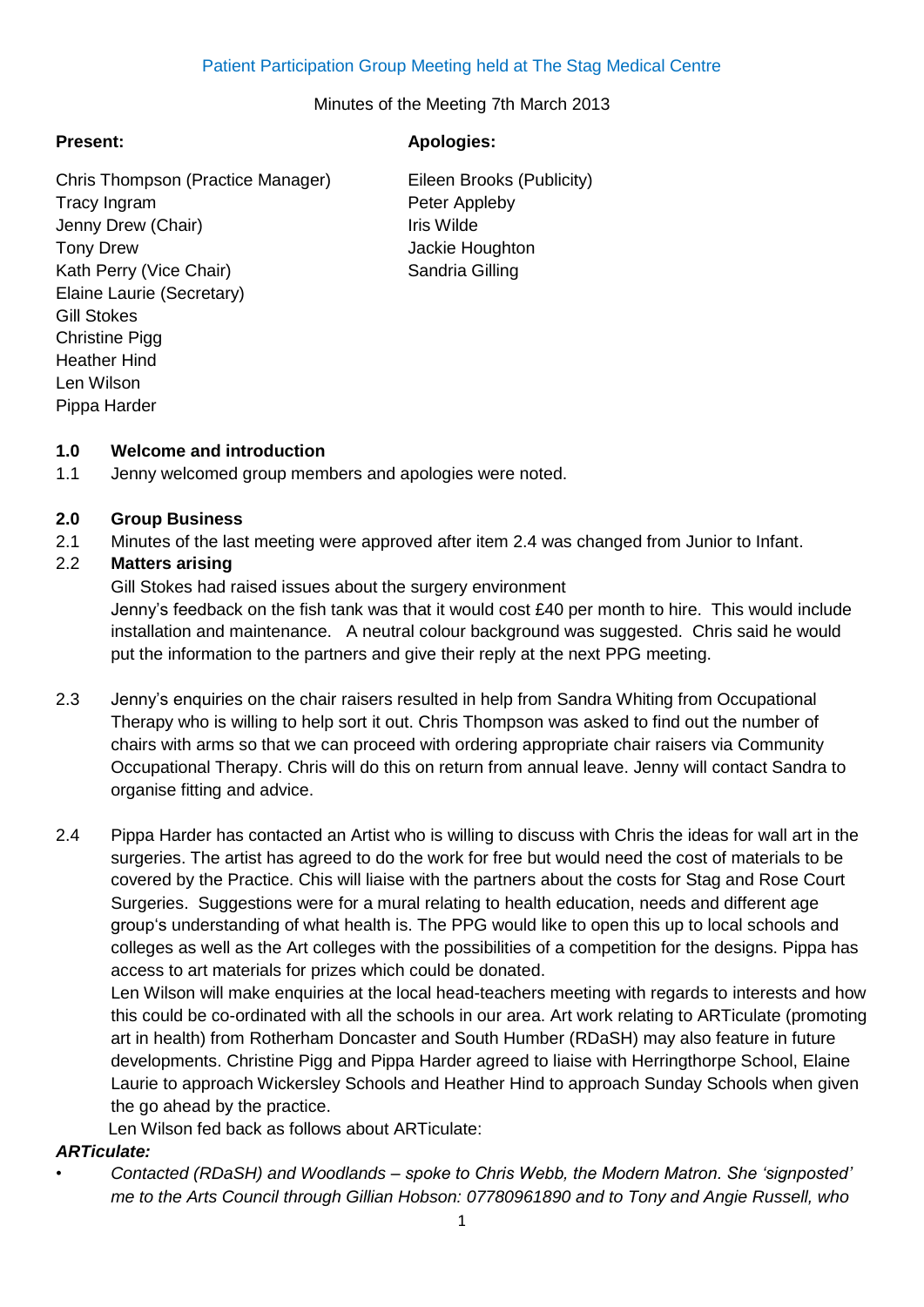*are involved in 'Promoting Art in Health': they have a brochure – 'Reflexions' (on its way from RDaSH). The reason is:*

- *• This project is funded specifically for working with patient/ clients at Woodlands – involving all artistic activities.*
- *• There are a group of artists working at Swallownest Court, who might agree for their work to be exhibited at the Surgeries.*
- *• I will follow up all of these avenues.*
- 3.2 A suggestion box with comments sheets is available at both surgeries. We are now awaiting proper fixing by the handyman who has returned from leave and sickness.

# 2.3 **Second GP Practice Survey action plan progress**

- The handy man is back and he has repositioned the hand sanitizer at Rose Court.
- Reception staff training Jenny offered to assist with receptionist feedback about the survey comments re communication skills and Chris is aware of this. He will consider this when he has done further receptionist training now that Andrea is supervising them.
- Prescription ordering is still to be sorted.
- Further disabled parking is unable to be provided.
- Chris will attend to the opening mechanism for the inner doors at both surgeries when he returns from annual leave.

## **3.0 Publicity Jenny Drew on behalf of Eileen Brookes**

- Eileen has agreed to produce the Spring/Summer Newsletter content and Tony Drew will do the design and arrange publication
- The group agreed it should be ready for publication in May.
- The 'A day in the life of' series was agreed by the group to have been a good idea and it was suggested that 'A day in the life of a nurse' be next. A nurse is to be invited for interview with Eileen Brooks and Chris will arrange this on return from annual leave. For the Autumn/Winter Newsletter it was suggested it could be Ian our cleaner who does a brilliant behind the scenes role in cleaning to prevent cross infection. Chris to arrange with Ian.

# **4.0 CQC Issues.**

- Chris Thompson reported the Practice had sent the outline statement on purpose of practice to the CCG.
- Jenny replied back to the CQC on the information on what is expected from the inspections and how GP Practices can prepare for the visits. This is currently being piloted on the CQC forum feedback website. A condensed version leaflet will be supplied to Practices in early April.
- Our 'Tell Us What You Think' leaflets and comments sheets are available. Kath Perry will sort out the suggestion box at the Stag surgeries. Jackie Houghton will collect the correspondence from the Rose Court box once a week. These will be collated and fed back to our PPG meetings each month for discussion/action.

#### **5.0 Carer's Corner Developments**

Jenny requested that this item be deferred to next month's meeting. The group agreed.

#### **6.0 Dementia UK and Admiral Nurses – Len Wilson**

 Len Wilson had to leave our meeting early to attend a Rotary Club meeting to do a presentation for them but before he left he gave us a very good insight into the help and information for families and people living with dementia.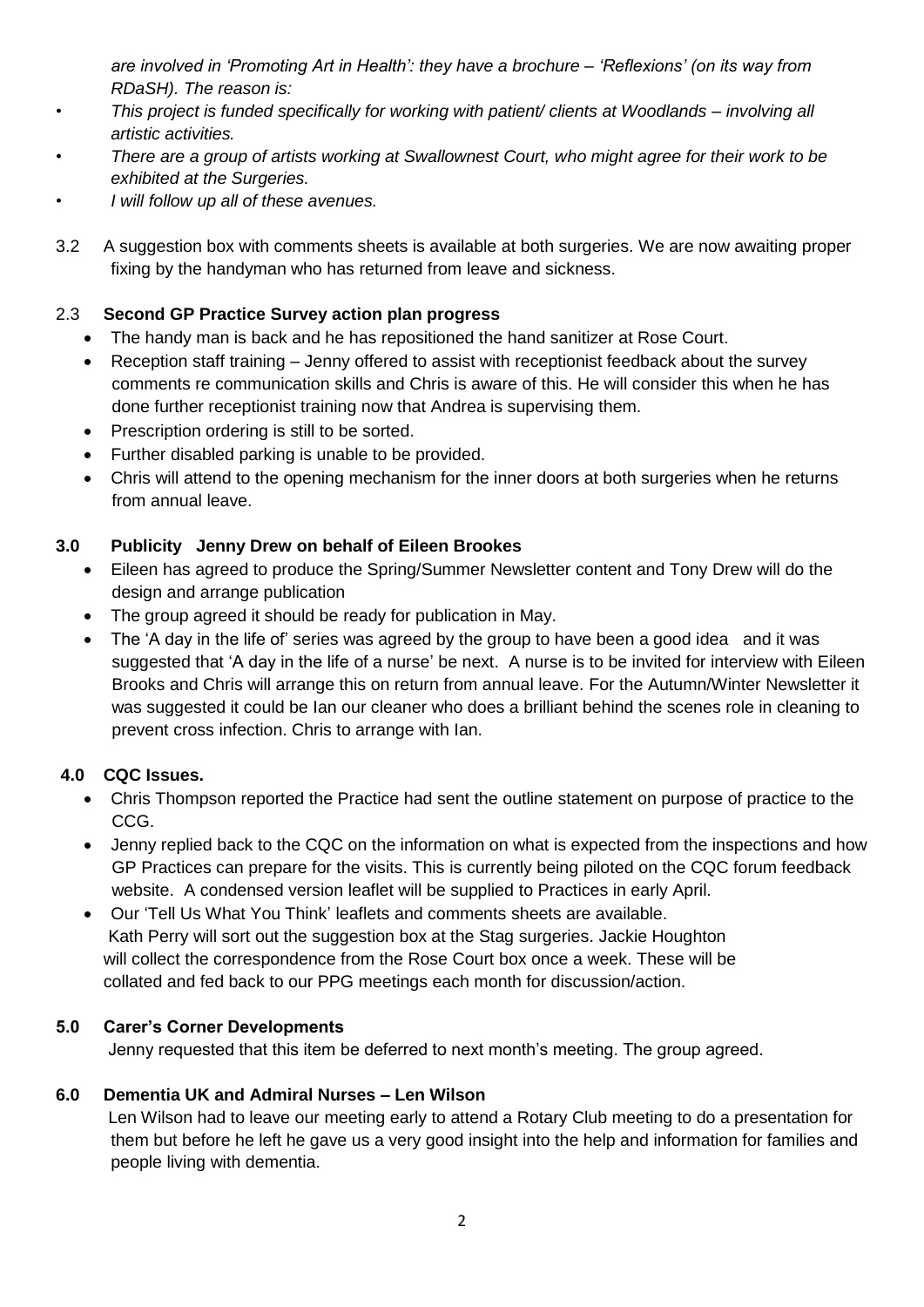Len is a member of The Rotary Club of Rotherham has conducted a survey in Rotherham: (David Coldrick has visited all of the organisations. He hopes to attend the next PPG meeting and could give greater details).

Len provided the following information to share with our PPG:

- *• Approximately 3,500 people are known to be suffering from various types of dementia – from Alzheimer's, Vascular Dementia, and Korsakoff's syndrome etc. in Rotherham. Chris Webb says that this figure is much higher.*
- *• The age range is from mid-thirty to eighty plus: the majority are in their eighties and nineties.*
- *• There is very little support for Young Onset Dementia and no services for Korsakoff's syndrome (alcohol induced dementia).*
- *• The vast majority are living in the community; therefore there is a great need for individualised support for family carers.*
- *• The major organisation in Rotherham is the Rotherham Alzheimer's Society, which provides Memory Cafes etc. They have various venues – Kimberworth, Wath, Dinnington and My Place. My Place has a venue in Mexborough; it is a befriending service but it struggles for volunteers' .The take-up is relatively low for both services. The Society focuses on the Centres to provide advice. The Alzheimer's Society is very 'stretched' for resources. It has major concerns about provision in the Central area of Rotherham. Most of the people, who seem to come from a professional/business background, need individualised support within the home.*
- *• Lost Chord gives musical performances in residential homes; their purpose is to encourage mental activity through music*
- *• "Dementia UK is a national charity which works in partnership with the NHS, local authorities and other organisations to promote and develop Admiral Nursing and to support the practice of Admiral Nurses"; they work in a very similar way to the McMillan Nurses.*
- *• There are five or six for the whole of Yorkshire.*

#### *Issues:*

- *• Admiral Nurses are trained and employed' by Dementia UK.*
- *• Their salaries are paid by e.g. the Practices; Rotherham District General Hospital (RDGH); RDaSH*

# *Possibilities:*

- *• The Rotherham surgeries could combine to provide a Rotherham based Admiral Nurse.*
- *• RDaSH could provide an Admiral Nurse or Nurses for Rotherham, Doncaster and South Humberside to complement their work.*
- *• The Rotary Clubs could look to solve the needs*

 *Through my work with RDaSH, I am looking at all of the possibilities to ensure that it will be integrated and complement what is already happening in the Rotherham area. I am hoping to have a meeting with Jan Smith who is the Assistant Director for Older Peoples' Mental Health Service next week.*

- Jenny has already identified the next DES is in relation to Dementia where funds are likely to be available which we may be able to acquire to help with local demand for dementia care and support. Chris endorsed this view.
- Jenny thanked Len for the work so far and agreed to put this on the agenda for the next Rotherham PPG Network meeting on Wednesday 17<sup>th</sup> April at Rotherham Town Hall in the Samuel Smith's Room commencing 1.30pm to 4.0pm. Further dates are:

10th July 1.30pm-4pm

9th October 1.30pm-4pm

Jenny encouraged all our members to attend the events if they wished.

 Len also provided leaflets for us to promote the Rush round Rotherham Walk. On the 19th May the Rotary Club of Rotherham arrange a walk (Rush Round Rotherham Walk) 3 miles, 7 miles, 12 miles